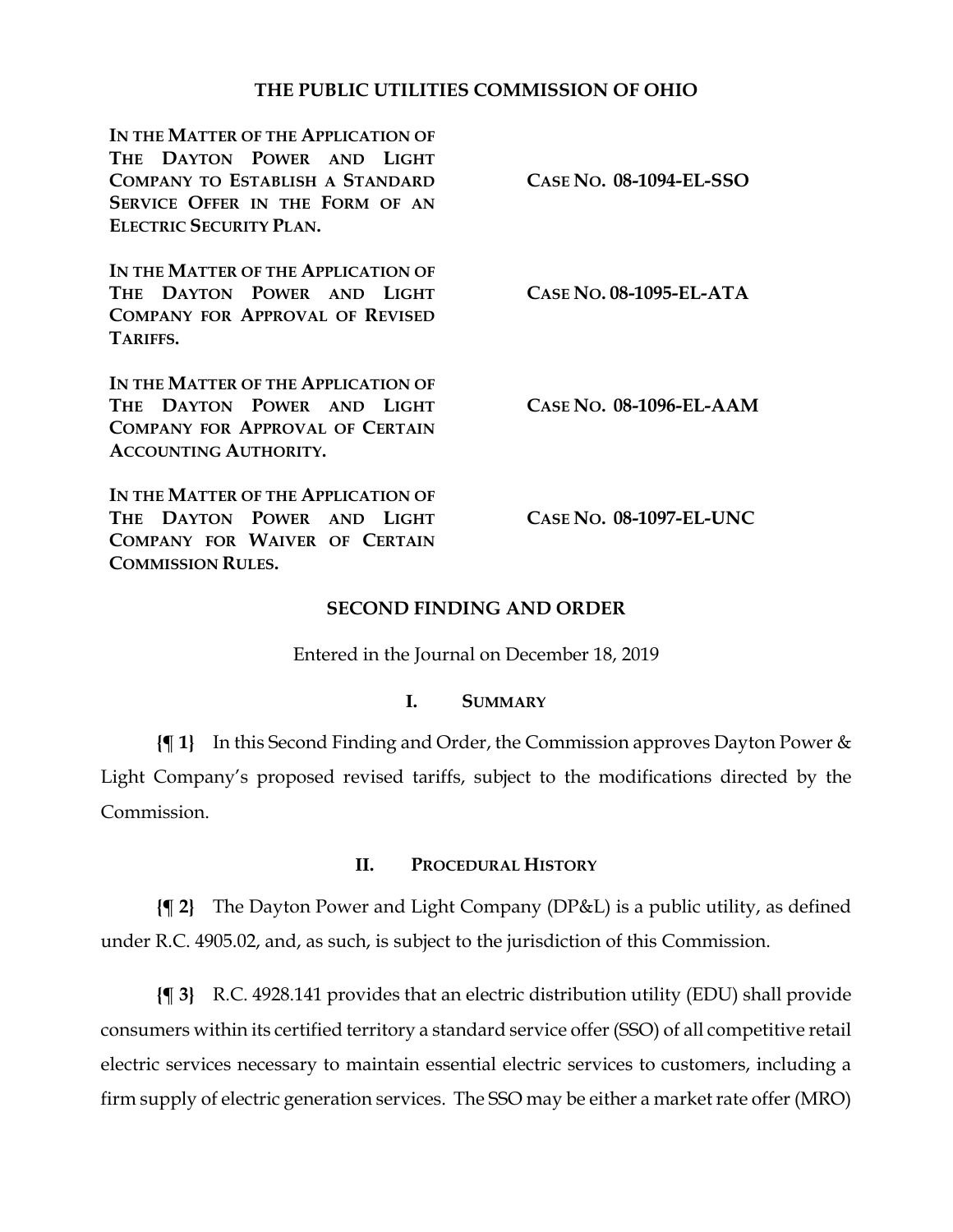in accordance with R.C. 4928.142 or an electric security plan (ESP) in accordance with R.C. 4928.143.

**{¶ 4}** R.C. 4928.143(C)(2)(b) provides that if a utility terminates an application for an ESP or if the Commission disapproves an application, the Commission shall issue such order as is necessary to continue the provisions, terms, and conditions of the utility's most recent SSO, along with any expected increases or decreases in fuel costs from those contained in that offer, until a subsequent SSO is authorized.

**{¶ 5}** By Opinion and Order issued in the above-captioned cases on June 24, 2009, the Commission adopted the stipulation and recommendation of the parties (Stipulation) to establish DP&L's first ESP (ESP I). Included among the terms, conditions, and charges in ESP I was a rate stabilization charge (RSC). Thereafter, on December 19, 2012, the Commission continued ESP I, including the RSC, until a subsequent SSO could be authorized. Entry (Dec. 19, 2012) at 3-5.

**{¶ 6}** On September 4, 2013, the Commission modified and approved DP&L's application for a second ESP (ESP II). *In re The Dayton Power and Light Co*., Case No. 12-426- EL-SSO, et al. (*ESP II Case*), Opinion and Order (Sept. 4, 2013). On June 20, 2016, the Supreme Court of Ohio issued an opinion reversing the decision of the Commission approving ESP II and disposing of all pending appeals. *In re Application of Dayton Power & Light Co.*, 147 Ohio St.3d 166, 2016-Ohio-3490, 62 N.E.3d 179. Thereafter, on August 26, 2016, in the *ESP II Case*, the Commission modified ESP II pursuant to the Court's remand and then granted DP&L's application to withdraw ESP II, thereby terminating it. *ESP II Case,* Finding and Order (Aug. 26, 2016). The Supreme Court of Ohio dismissed as moot the subsequent appeals of the August 26, 2016 Finding and Order. *In re Application of Dayton Power & Light Co.,* 154 Ohio St.3d 237, 2018-Ohio-4009, 113 N.E.3d 507,*reconsideration denied,* 154 Ohio St.3d 1446, 2018-Ohio-4962, 113 N.E.3d 545.

**{¶ 7}** In light of DP&L's withdrawal of ESP II, the Commission, pursuant to R.C.  $4928.143(C)(2)(b)$ , granted DP&L's application in these cases to implement the provisions,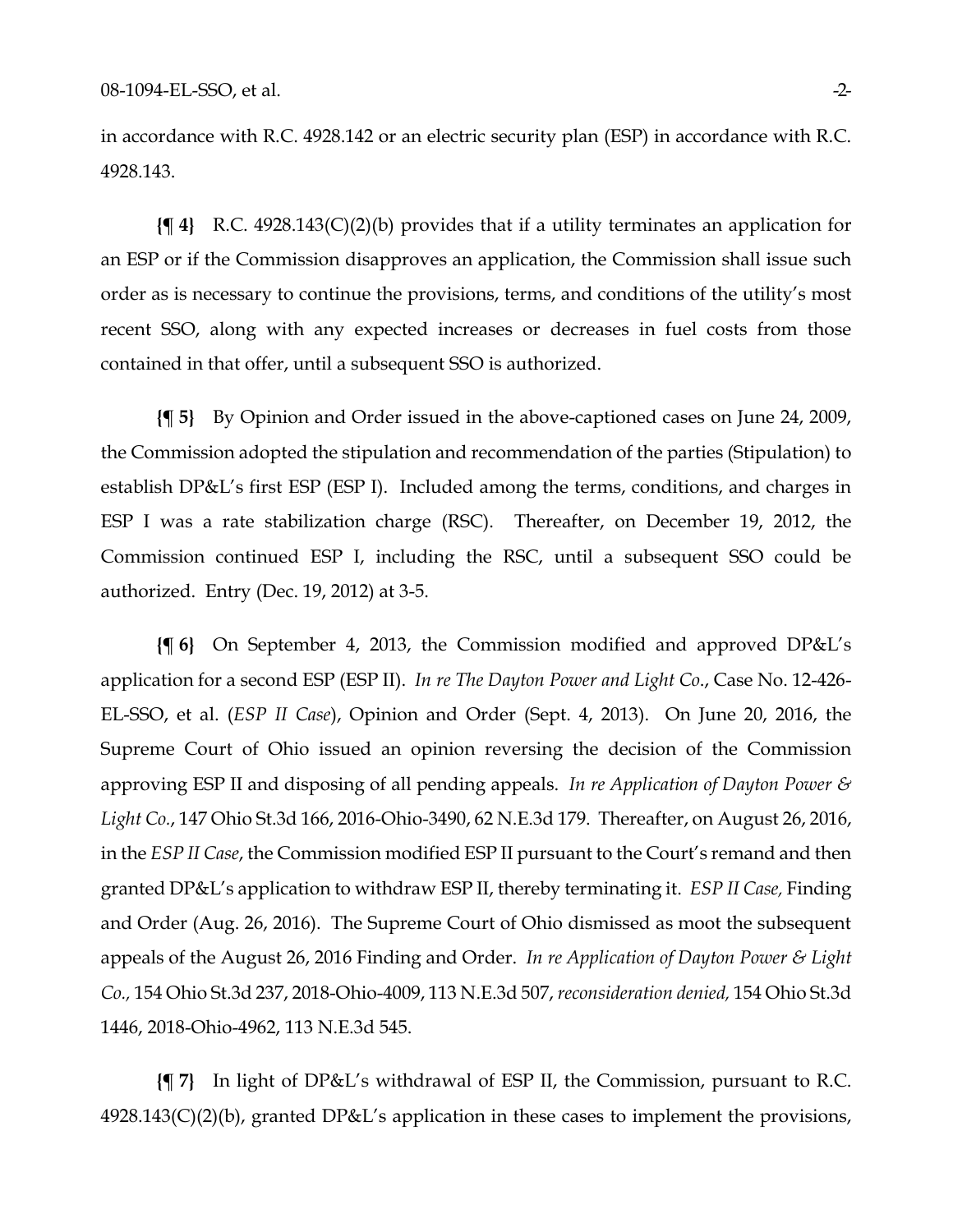terms and conditions of ESP I, its most recent SSO, until a subsequent SSO could be authorized. Finding and Order (Aug. 26, 2019), Third Entry on Rehearing (Dec. 14, 2016). The Supreme Court dismissed as moot the ensuing appeal. *In re Dayton Power & Light Co*., 154 Ohio St.3d 1434, 2018-Ohio-4732, 112 N.E.3d 920. The provisions, terms and conditions of ESP I remained in effect until the Commission modified and approved an amended stipulation establishing DP&L's third electric security plan (ESP III), effective November 1, 2017. *In re Dayton Power and Light Co.,* Case No. 16-395-EL-SSO (*ESP III Case*), Opinion and Order (Oct. 20, 2017) at ¶ 131.

**{¶ 8}** Subsequently, Interstate Gas Supply (IGS) withdrew from the amended stipulation in the *ESP III Case*, necessitating an additional evidentiary hearing in that proceeding*. ESP III Case,* Entry (Nov. 15, 2018). Following the additional evidentiary hearing, the Commission issued a Supplemental Opinion and Order in the *ESP III Case*. In the Supplemental Opinion and Order, the Commission further modified and approved the amended stipulation filed in the *ESP III Case,* eliminating DP&L's distribution modernization rider (DMR), in light of the Supreme Court of Ohio's decision in *In re Application of Ohio Edison Co.,* 157 Ohio St.3d 73, 2019-Ohio-2401, 131 N.E.3d 906, *reconsideration denied*, 156 Ohio St.3d 1487, 2019-Ohio-3331, 129 N.E.3d 454 (Table), and *reconsideration denied*, 156 Ohio St.3d 1487, 2019-Ohio-3331, 129 N.E.3d 458 (Table). *ESP III Case*, Supplemental Opinion and Order (Nov. 21, 2019) at ¶¶ 1, 102-110, 134.

**{¶ 9}** R.C. 4928.143(C)(2)(a) states that if the Commission modifies and approves an application for an ESP, the EDU may withdraw the application, thereby terminating it. On November 26, 2019, DP&L filed a notice of withdrawal of its application and amended application filed in the *ESP III Case*, pursuant to this statute. The Commission accepted that withdrawal in the *ESP III Case* contemporaneously with this Second Finding and Order.

**{¶ 10}** On November 26, 2019, DP&L also filed proposed tariffs in these proceedings to implement the provisions, terms and conditions of ESP I, its most recent ESP prior to ESP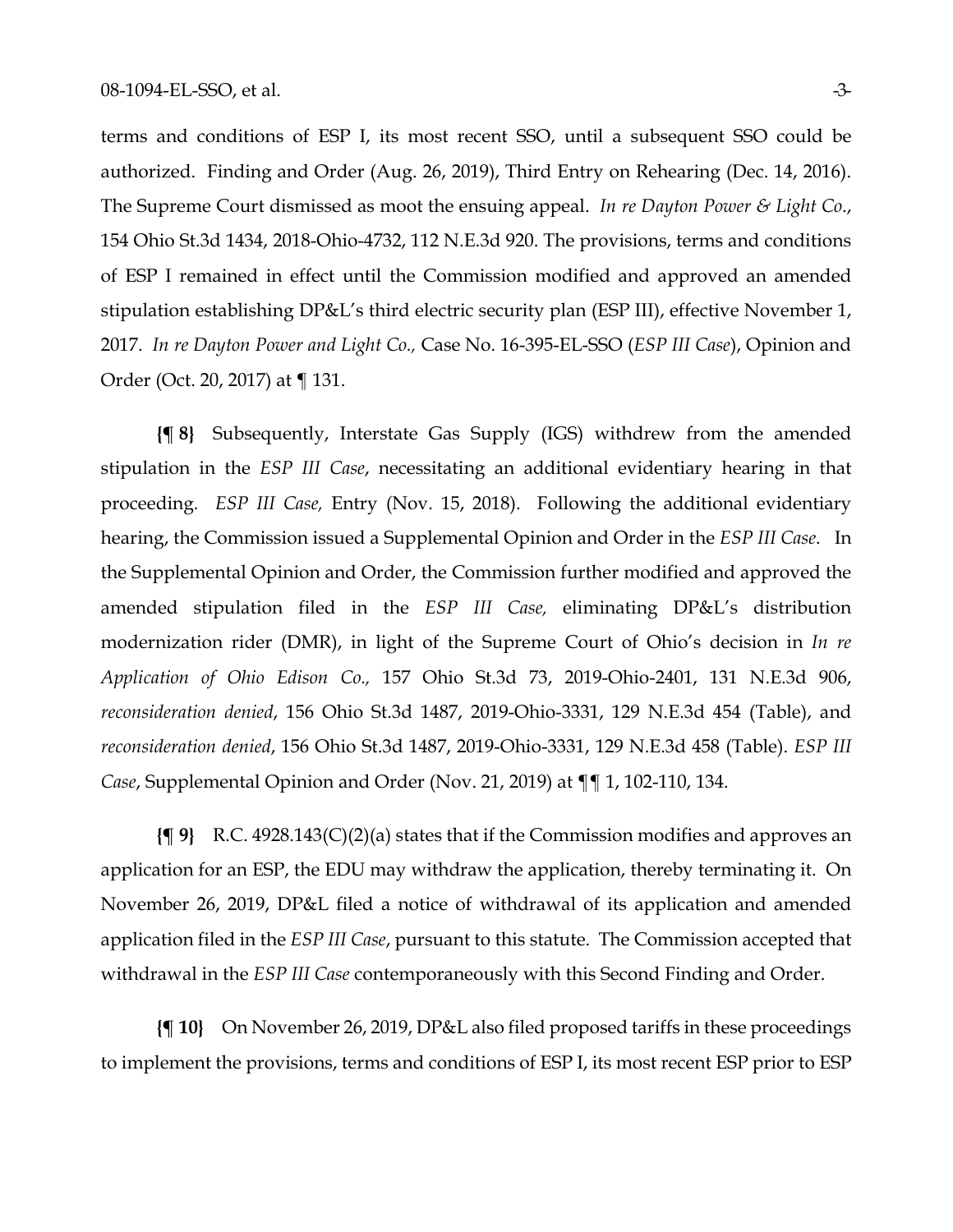$\overline{a}$ 

III. On November 27, 2019, the attorney examiner directed interested parties to file comments or otherwise respond to the proposed tariffs by December 4, 2019.

**{¶ 11}** On December 4, 2019, comments were filed by Ohio Energy Group (OEG), Ohio Hospital Association (OHA), Industrial Energy Users-Ohio (IEU-Ohio) and the Retail Energy Supply Association (RESA). Joint comments were filed on December 4, 2019 by City of Dayton and Honda of America Mfg., Inc. (Dayton/Honda). Further, Ohio Consumers' Counsel, Ohio Manufacturers' Association (OMA)[1](#page-3-0) and Kroger (Consumer Groups) filed a motion on December 4, 2019, seeking rejection of DP&L's proposed tariff filing. DP&L filed a memorandum contra the Consumer Groups' motion on December 10, 2019. Consumer Groups filed a reply on December 17, 2019.

#### **III. DISCUSSION**

**{¶ 12}** The Commission notes that many parties simultaneously filed their comments or responses in both these proceedings and the *ESP III Case*. All comments related to DP&L's notice of withdrawal will be addressed in the *ESP III Case.* We will address in this Second Finding and Order only the comments related to the proposed tariff filed on November 26, 2019.

**{¶ 13}** IEU-Ohio and Dayton/Honda contend that the economic development provisions in ESP III must be continued if the RSC is approved. IEU-Ohio contends that DP&L's proposed tariffs are deficient because the proposed tariffs do not continue the economic development provisions contained in the amended stipulation filed in the *ESP III Case*. IEU-Ohio and Dayton/Honda contend that the amended stipulation provided that the economic development provisions would continue as long as the DMR or a successor financial integrity charge exists. IEU-Ohio and Dayton/Honda note that the economic development provisions were tied to the duration of the DMR, an extended DMR, or when an equivalent economic stability charge intended to provide financial stability to DP&L or

<span id="page-3-0"></span><sup>&</sup>lt;sup>1</sup> On December 12, 2019, Consumer Groups filed a corrected motion replacing the Ohio Manufacturers' Association Energy Group with the Ohio Manufacturers' Association as a party to the pleading.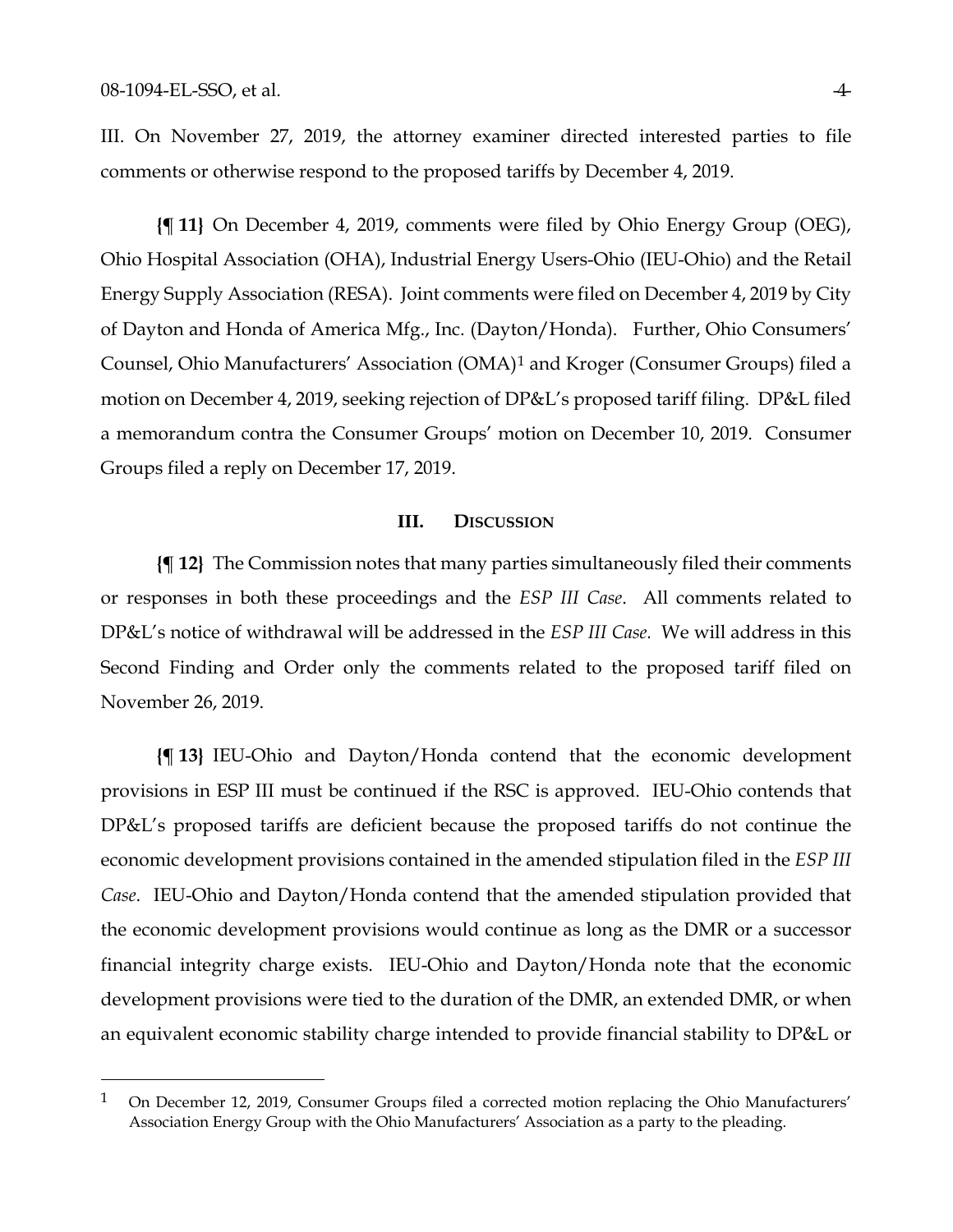DPL Inc., whether proposed in the *ESP III Case* or another proceeding, expires. *ESP III Case*, Opinion and Order at ¶ 14. IEU-Ohio asserts that, as a provider of last resort (POLR) charge, the RSC is such a successor charge. Moreover, IEU-Ohio argues that, when DP&L withdrew ESP II and reinstated the provisions of ESP I*,* the Commission continued two provisions from the withdrawn ESP during the period of the successor SSO under R.C. 4928.143(C)(2)(b), specifically, the procurement of SSO generation through a competitive bid process and the continuation of a nonbypassable transmission charge. IEU-Ohio argues that continuing a financial integrity charge without the economic development provisions would yield an unjust, unreasonable and unlawful result. Thus, IEU-Ohio argues that, if the Commission declines to continue the economic development provisions of the amended stipulation in the *ESP III Case*, the Commission should terminate the RSC, set the RSC to zero, or make the RSC bypassable.

**{¶ 14}** Similarly, OHA notes that it supported the Stipulation which created the RSC in exchange for provisions equipping hospitals to better manage their energy demand and that OHA took a similar approach when it supported the amended stipulation which established the DMR. OHA expresses its concern that the RSC will replace the DMR without the tools to support hospitals in managing their energy demand and costs.

**{¶ 15}** OHA further comments that restoring the RSC raises significant outstanding legal issues that warrant further consideration from the Commission, including whether the RSC expired on December 31, 2012, pursuant to the terms of the Stipulation in these cases, whether it was appropriate for the Commission to restore the RSC upon the termination of ESP II, and whether the RSC is an unlawful transition charge. Likewise, Consumer Groups allege that the RSC is an unlawful transition charge, citing to the Supreme Court of Ohio's decisions in *In re Application of Columbus S. Power Co.,* 147 Ohio St.3d 439, 2016-Ohio-1608, 67 N.E.3d 734, and *In re Application of Dayton Power & Light Co.,* 147 Ohio St.3d 166, 2016- Ohio-3490, 62 N.E.3d 179.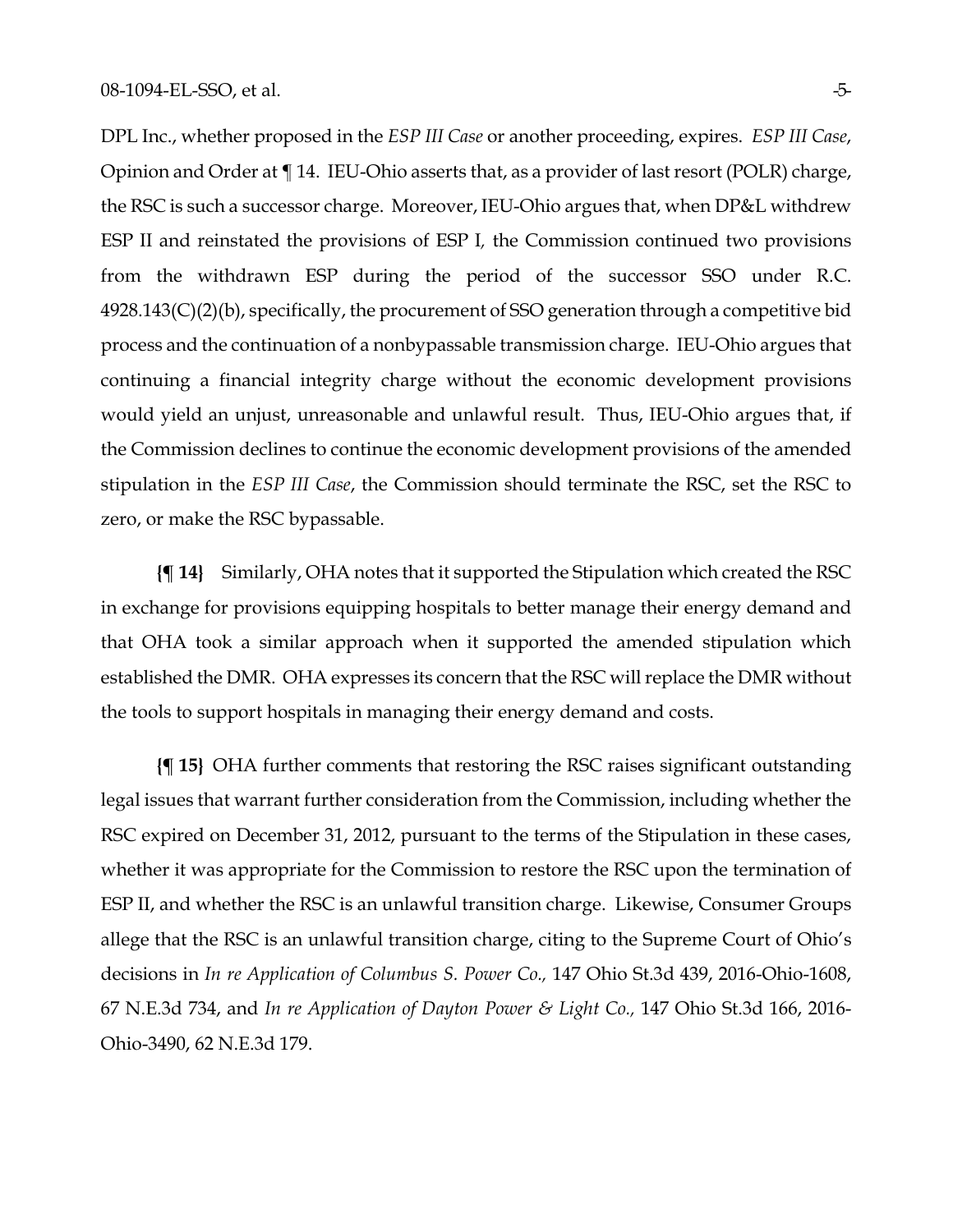**{¶ 16}** Dayton/Honda comments that Ohio law balances DP&L's right to withdraw with tests under R.C. 4928.143(E) to ensure the ESP is more favorable in the aggregate than an MRO (ESP v. MRO Test) and under R.C. 4905.22 to ensure that rates are just and reasonable. Dayton/Honda argue that the Commission is required to conduct a four-year review of ESP I*,* including both an ESP v. MRO Test and a significantly excessive earnings test, because the provisions of ESP I have been in effect for a cumulative total of more than five years.

**{¶ 17}** Dayton/Honda also claim that the Commission should approve only those provisions, terms, and conditions that are lawful for inclusion in an ESP, citing the requirement of R.C. 4905.22 that all rates must be just and reasonable. Dayton/Honda and Consumer Groups note that DP&L no longer owns generation and thus may not credibly claim that the RSC compensates DP&L for POLR risk. Dayton/Honda, joined by Consumer Groups, further claim that the legal landscape now precludes approval of a either a stability charge or a financial integrity charge, citing the Commission's decision to terminate the DMR. *ESP III Case*, Supplemental Opinion and Order at ¶¶ 103, 108. Consumer Groups contend that, because DP&L is not providing POLR service, it is unreasonable for it to charge customers for the service and that there is no evidentiary support for allowing DP&L to charge customers for POLR. Dayton/Honda also ask the Commission to take into account the Supreme Court's decision to dismiss as moot the appeals of the Commission's decision to implement the provisions, terms and conditions of ESP I when DP&L withdrew from ESP II.

**{¶ 18}** Dayton/Honda, Consumer Groups, and RESA claim that DP&L's proposed tariffs do not simply revert to ESP I but that DP&L has selectively picked riders from ESP III to remain in effect. Dayton/Honda note that the distribution investment rider (DIR), the storm cost recovery rider, and the regulatory compliance rider (RCR) were created or materially modified by ESP III and, as such should be removed unless DP&L elects to remain in ESP III.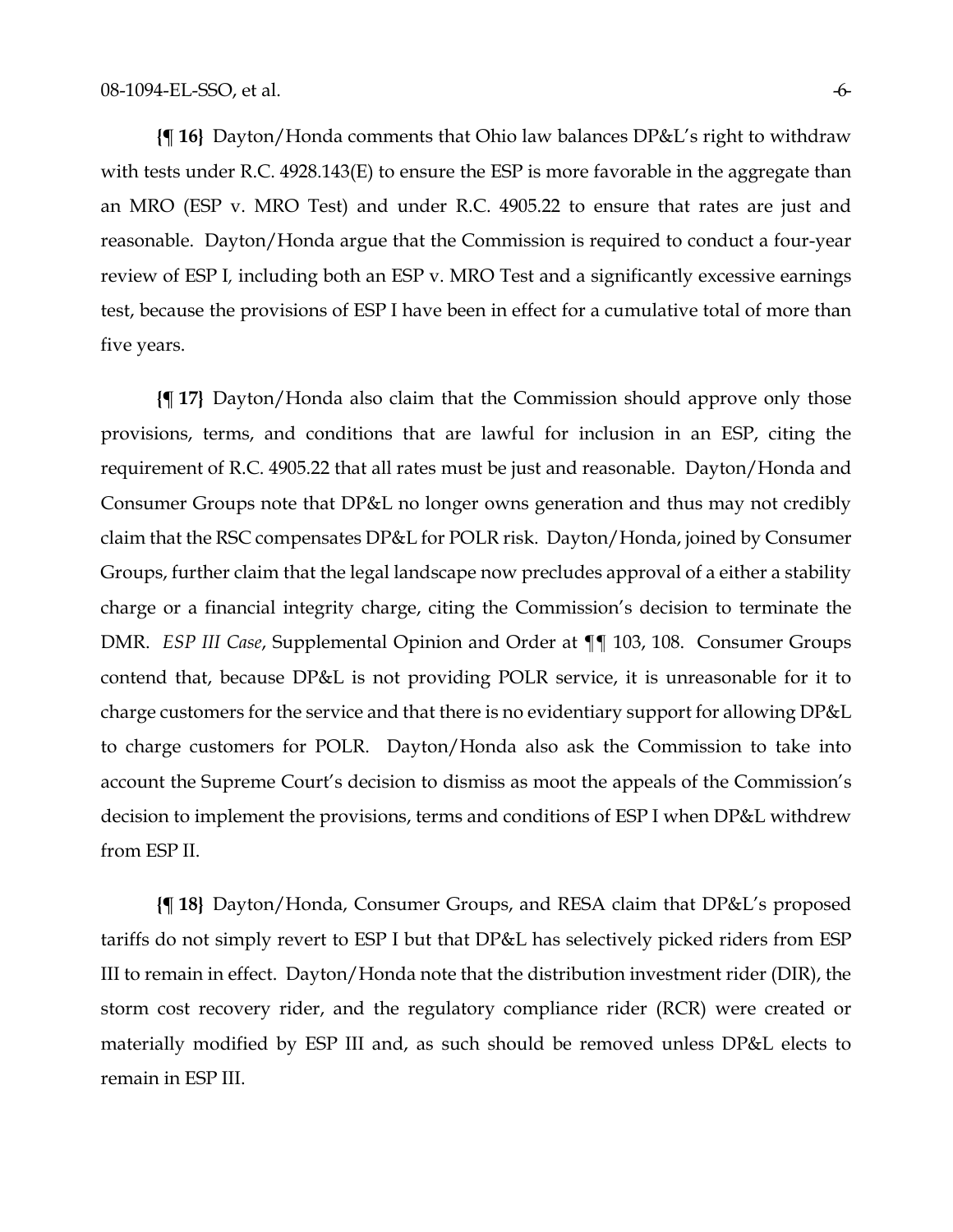**{¶ 19}** RESA notes that DP&L's tariff filings left in place certain riders established in ESP III, such as the DIR. Thus, RESA argues that DP&L should continue its commitments under the amended stipulation in the *ESP III Case* which are not linked to the DMR or the term of ESP III. RESA avers that these commitments include competitive retail market enhancements agreed to in the amended stipulation in the *ESP III Case*, including provisions for non-commodity billing and a pilot two-year supplier consolidated billing program., as well as various tariff changes which DP&L has already implemented and does not now seek to undo. RESA contends that these commitments are not linked to the DMR or ESP III's term and that these commitments advance state policies under R.C. 4928.02. Finally, RESA requests that the Commission ensure certainty and avoid any interruptions in the competitive retail marketplace.

**{¶ 20}** Finally, Dayton/Honda allege that DP&L has failed to establish any harm to customers if Rider RSC is not approved. Dayton/Honda aver that DP&L has not established that borrowing costs would increase in any meaningful way if the RSC is not reinstated. Dayton/Honda further claim that DP&L has not established that, even if DPL, Inc., sought bankruptcy protection, it would have any impact on customers. Thus, in the absence of any negative outcome for customers, Dayton/Honda oppose reinstatement of the RSC.

**{¶ 21}** In its memorandum contra the motion filed by the Consumer Groups, DP&L responds that the Consumer Groups ignore R.C. 4928.143(C)(2)(b). DP&L contends that, in the event a utility exercises its right to withdraw and terminate an ESP application, the Commission "shall" issue such order as is necessary to continue the provisions, terms and conditions of the utility's most recent standard service offer. DP&L contends that "shall" is mandatory. *E.G. Dorrian v. Scioto Conservancy Dist.*, 27 Ohio St.2d 102, 107, 271 N.E.2d 834 (1971).

**{¶ 22}** DP&L also contends that the Consumer Groups are barred from challenging the RSC. DP&L notes that R.C. 4928.143(C)(2)(b) was in place in 2009 when OCC, OMA and Kroger signed the Stipulation in this case; thus DP&L claims that the Consumer Groups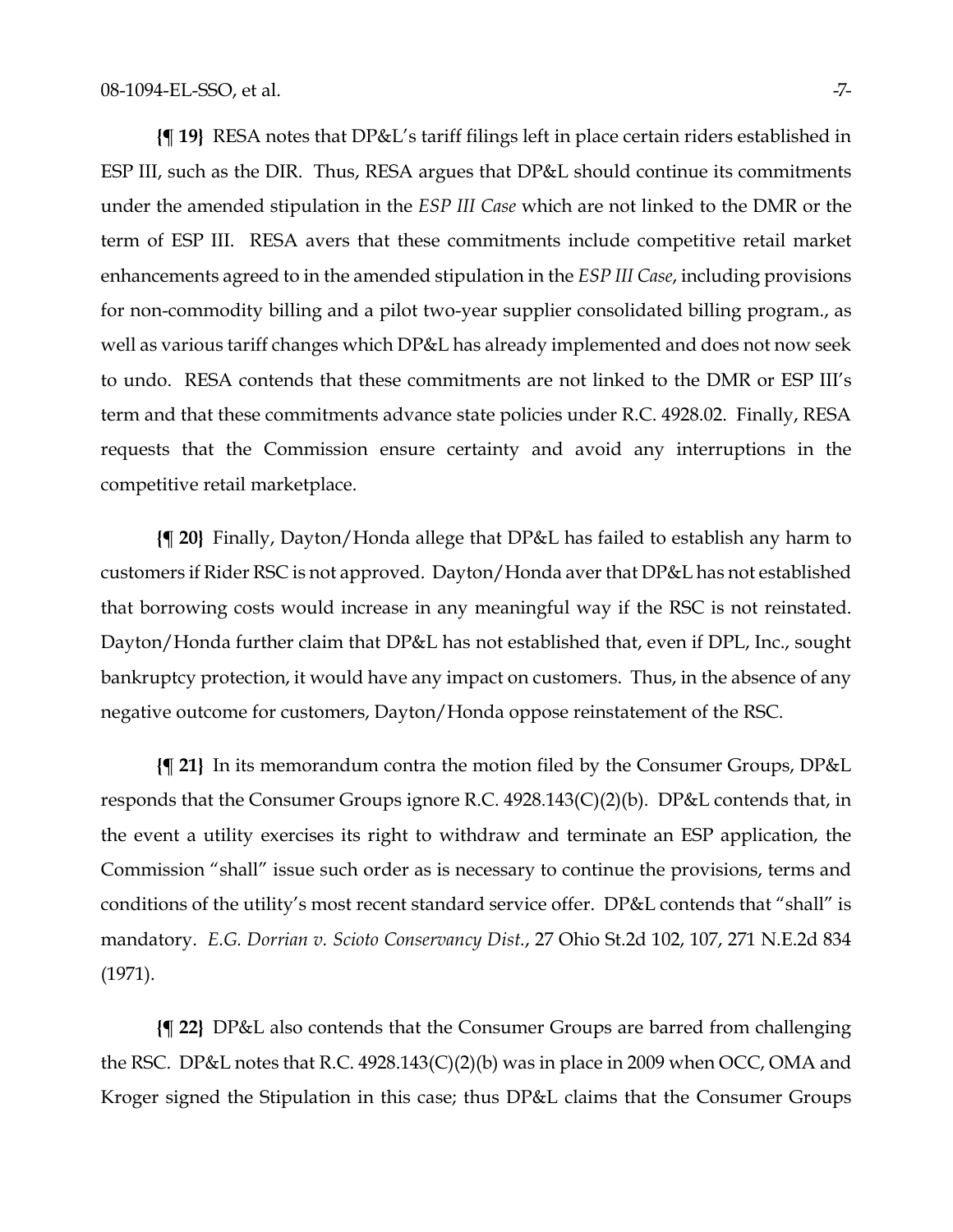were on notice that DP&L had the right to reinstate ESP I if the Commission were to modify and approve subsequent ESPs. DP&L further notes that no party to this case sought rehearing of the Commission's decision to approve the Stipulation, and no party appealed that decision. A party cannot challenge a decision if it did not seek rehearing of that decision. R.C. 4903.10(B). DP&L further claims that Consumer Groups are also barred from challenging the lawfulness of the RSC by the doctrines of res judicata and collateral estoppel. *O'Nesti v. DeBartolo Realty Corp.,* 113 Ohio St.3d 59, 2007-Ohio-1102, 862 N.E.2d 803, ¶ 6, 7.

**{¶ 23}** In addition, DP&L argues that, even if R.C. 4928.143(C)(2)(b) did not require that the RSC be implemented, the RSC would still be lawful. DP&L alleges that the Consumer Groups ignore two rulings by the Supreme Court of Ohio that the RSC is lawful. DP&L first notes that a Rate Stabilization Surcharge (RSS) was established six years before this proceeding began, and that the Supreme Court rejected a claim that it was unlawful. *Constellation NewEnergy v. Pub. Util. Comm. of Ohio*, 104 Ohio St.3d 530, 2004-Ohio-6767, 820 N.E.2d 885, ¶¶ 39-40. Second, the RSC was approved by the Commission in 2005, as part of DP&L's rate plan preceding ESP I, and the Court again held that the RSC was lawful. *Ohio Consumers' Counsel v. Pub. Util. Comm. of Ohio,* 114 Ohio St.3d 340, 2007-Ohio-4276, 872 N.E.2d 269, ¶¶ 17-26. DP&L further contends that it still provides POLR service and that it remains subject to POLR risk. Finding and Order at ¶ 23. DP&L disputes Consumer Groups claim that the RSC is an unlawful transition charge and that the RSC is a financial integrity charge. DP&L claims that, as a POLR charge, the RSC cannot be a transition charge and is not barred by the Commission's decision in the *ESP III Case. ESP III Case,* Supplemental Opinion and Order at ¶¶ 102-110. Finally, DP&L claims that it has submitted evidence supporting the RSC. *In re Dayton Power and Light Co.,* Case No. 05-276-EL-AIR, Opinion and Order (Dec. 28, 2005) at 8, 11, 15; *Ohio Consumers' Counsel,* 2007-Ohio 4276 at ¶¶ 17-18, 26.

**{¶ 24}** In addition, DP&L argues that the Commission should approve its other proposed riders. DP&L notes that the Stipulation in this proceeding specifically authorizes a storm damage recovery rider. DP&L claims that the uncollectible rider and the DIR were approved in both the *ESP III Case* and its most recent distribution rate case. *In re Dayton*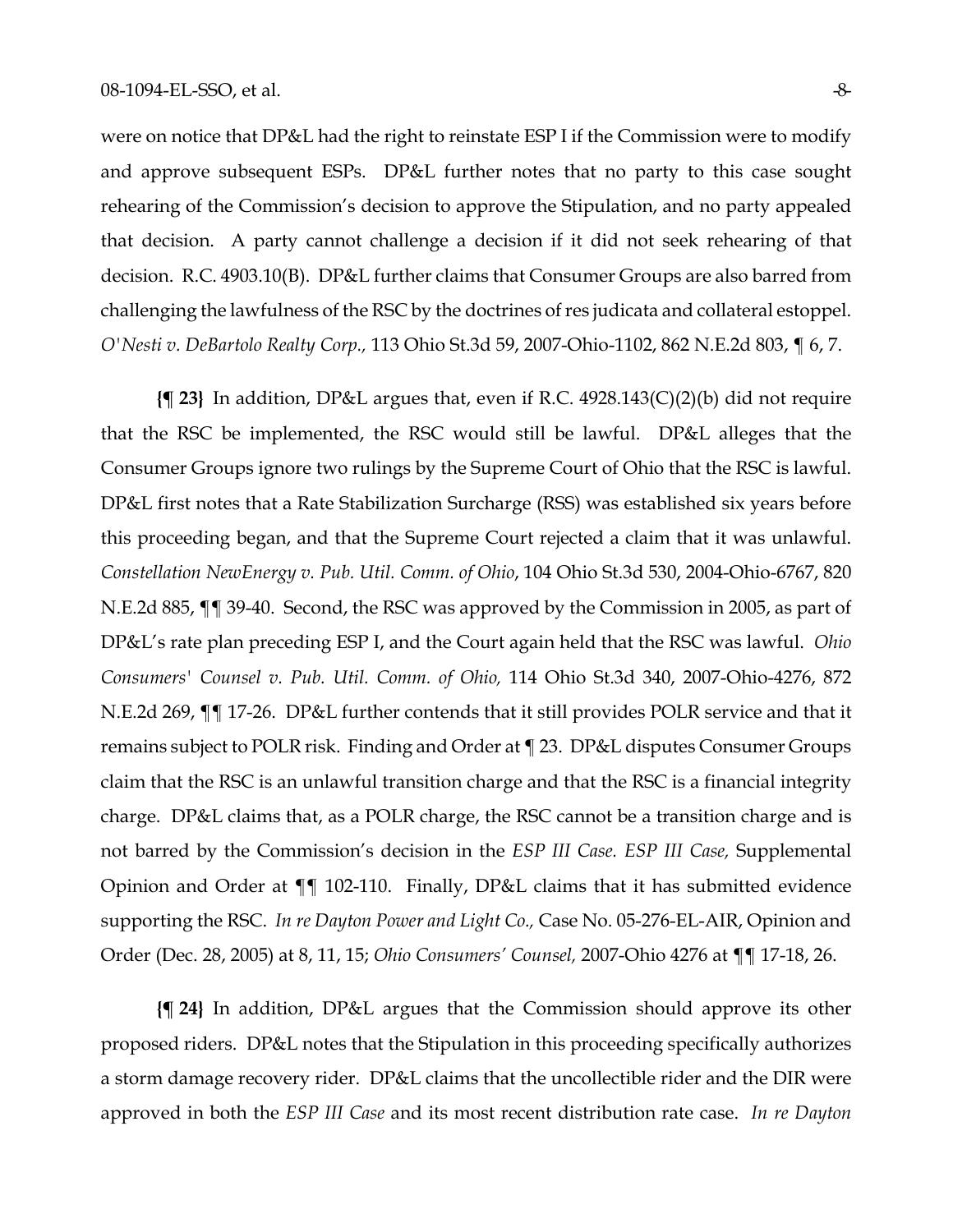*Power and Light Co.,* Case No. 15-1830-EL-AIR. DP&L contends that the distribution rate case provides a separate and independent basis for both the uncollectible rider and the DIR. With respect to the RCR, DP&L claims that, like the storm rider, the Stipulation in this case authorizes DP&L to recover regulatory compliance costs. Further, DP&L claims that the Stipulation is this case authorized DP&L to collect "lost revenue" and that the decoupling revenues collected by the decoupling rider are a form of "lost revenue."

**{¶ 25}** In their reply filed on December 17, 2019, Consumer Groups reiterate the arguments made in support of the motion filed on December 4, 2019. Consumer Groups contend that DP&L cannot include provisions from ESP III among the provisions, terms, and conditions of ESP I. Consumer Groups deny that they are barred from challenging the RSC at this time. Specifically, Consumer Groups claim that, because the stipulating parties chose to settle the matter in lieu of litigation, the lawfulness of the RSC was not necessarily and actually determined when the Commission approved the Stipulation establishing ESP I. Further, Consumer Groups repeat their objections to reinstating the RSC as a POLR charge.

#### **IV. CONCLUSION**

**{¶ 26}** In these proceedings, the Commission is bound by the plain language of R.C. 4928.143(C)(2)(b), which states:

If the utility terminates an application pursuant to division  $(C)(2)(a)$  of this section or if the commission disapproves an application under division (C)(1) of this section, the commission shall issue such order as is necessary to continue the provisions, terms, and conditions of the utility's most recent standard service offer, along with any expected increases or decreases in fuel costs from those contained in that offer, until a subsequent offer is authorized pursuant to this section or section 4928.142 of the Revised Code, respectively.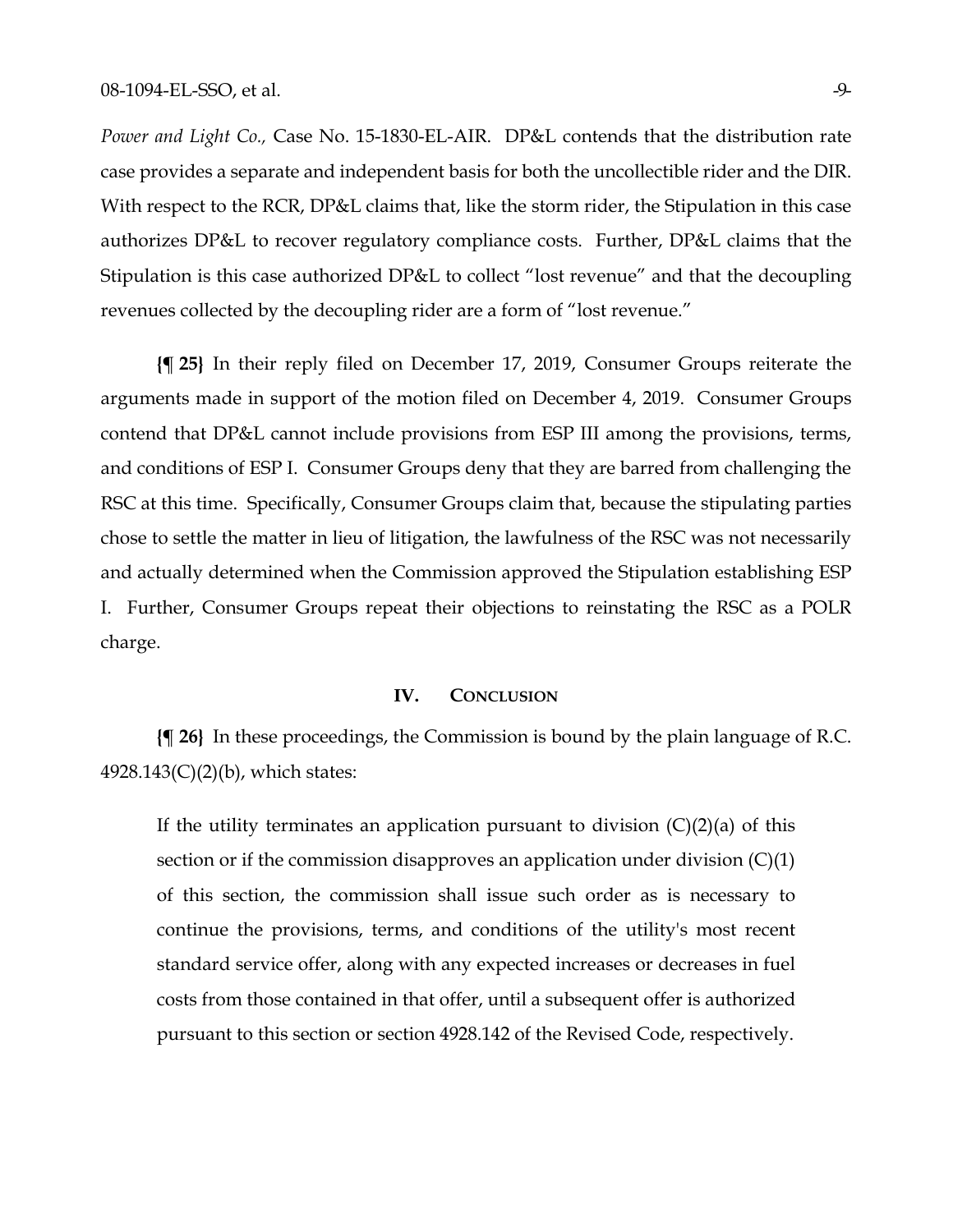**{¶ 27}** DP&L has exercised its statutory right to withdraw ESP III. DP&L's most recent SSO would be ESP I, which was reinstated by the Commission in the Finding and Order issued on August 26, 2016 in these proceedings. ESP I remained in effect until the effective date of ESP III, on November 1, 2017. According to the plain language of the statute, the Commission must restore the provisions, terms and conditions of ESP I which were in effect prior to the effective date of ESP III.

**{¶ 28}** We note that, in the Finding and Order issued on August 26, 2016, the Commission modified two provisions of ESP I, in order to maintain the integrity of competitive wholesale and retail markets in this state. First, the Commission approved DP&L's proposal to continue to recover these costs of energy and capacity to serve SSO customers through a competitive bidding process (CBP) in order to honor existing contracts with CBP suppliers and maintain current PJM obligations for all suppliers. In the Finding and Order, the Commission noted that R.C. 4928.143(C)(2)(b) requires the Commission to adjust for any expected increases or decreases in fuel costs from those contained in the previous SSO; thus the Commission determined that R.C. 4928.143(C)(2)(b) allows adjustment for purchased power as well as fuel, as it is longstanding regulatory practice for "fuel" and "purchased power" to be used interchangeably. *ESP I Case*, Finding and Order (Aug. 26, 2016) at ¶ 21; Third Entry on Rehearing (Dec. 14, 2016) at ¶ 17. We expect DP&L to continue to request appropriate CBP auction schedules as necessary to continue to serve SSO customers until DP&L's next SSO is approved. Second, the Commission continued DP&L's transmission cost recovery riders, TCRR-B (bypassable) and TCRR-N (nonbypassable), approved by ESP III, in order to avoid unduly disrupting both the CBP supplying the SSO and individual customer contracts with competitive retail electric service suppliers. *ESP I Case*, Finding and Order at ¶ 24; Third Entry on Rehearing at ¶ 22-23. Moreover, we affirm our previous conclusion that R.C. 4928.02(G) provides that it is the policy of this state to recognize the continuing emergence of competitive electricity markets through the development and implementation of flexible regulatory treatment and that such flexible regulatory treatment is necessary in these cases to protect the public interest,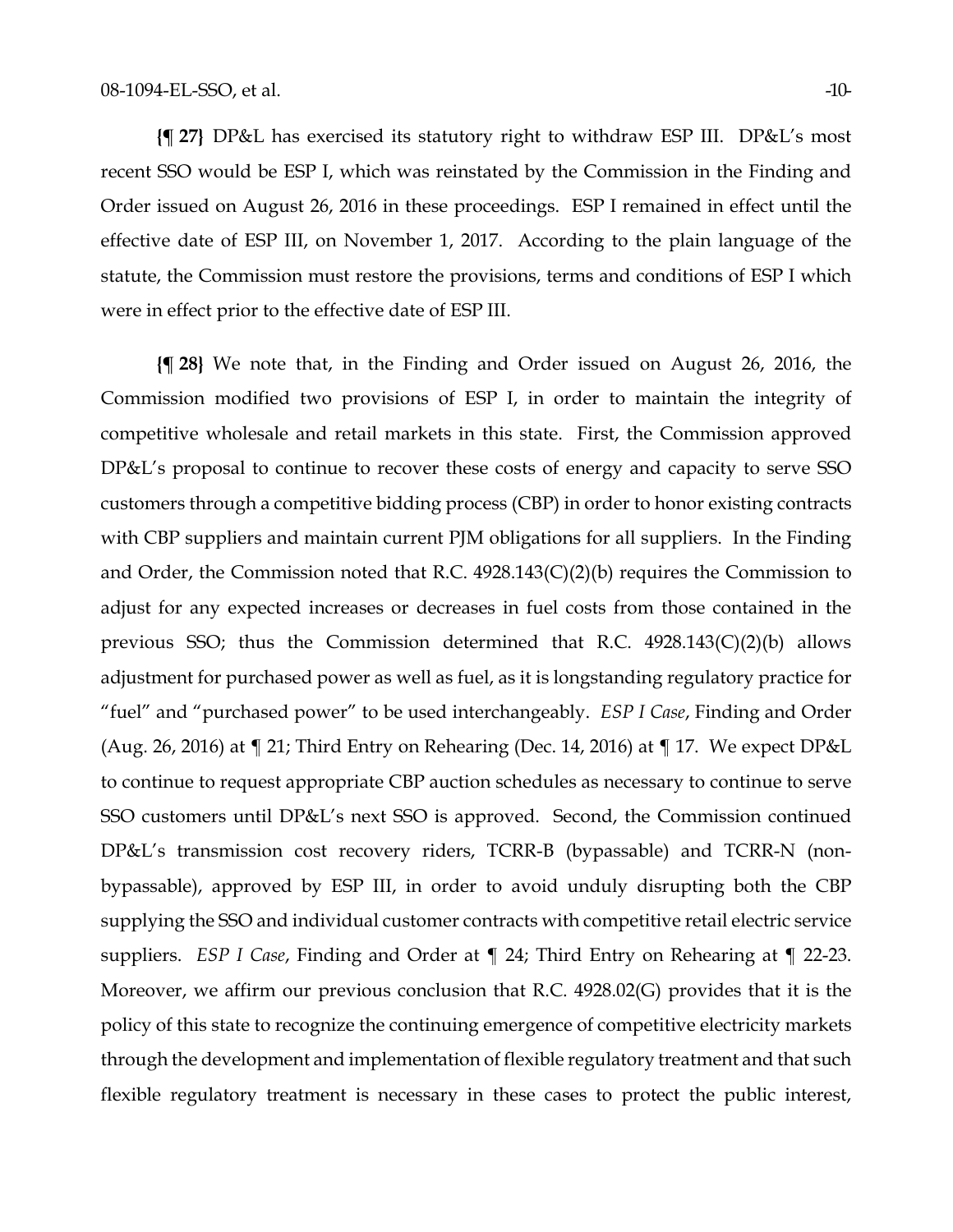maintain reasonable rates, ensure the integrity of existing contracts and protect the CBP process for procuring SSO generation. Third Entry on Rehearing at ¶¶ 18, 23. Accordingly, these two modifications, which were necessary to protect competitive markets in this state, should continue as provisions, terms and conditions of ESP I*,* as it was in effect prior to the adoption of ESP III*.*

**{¶ 29}** Several parties raise various objections regarding the implementation of the RSC as a provision, term, or condition of ESP I. Many of these objections are similar to objections which were addressed by the Commission in these proceedings in the Finding and Order issued on August 26, 2016 when DP&L withdrew from ESP II or in the Third Entry on Rehearing issued on December 14, 2016. Finding and Order at ¶ 14, 19, 23; Third Entry on Rehearing at ¶ 25-34. Although parties request that the Commission revisit these decisions, we will respect our precedents in order to assure the predictability which is essential in administrative law. *In re Application of Ohio Power Co.,* 144 Ohio St.3d 1, 2015- Ohio-2056, 40 N.E.3d 1060 at ¶ 16 (*quoting Cleveland Elec. Illum. Co. v. Pub. Util. Comm.,* 42 Ohio St.2d 402, 431, 330 N.E.2d 1 (1975), *superseded on other grounds by statute as recognized in Babbit v. Pub. Util. Comm.,* 59 Ohio St.2d 81, 89, 391 N.E.2d 1376 (1979)).

**{¶ 30}** Dayton/Honda argue that "the Commission should take the Supreme Court's mootness decision into account" when deciding whether to allow the RSC to be put back into place. The Commission finds that this argument is misguided. We will not infer anything from the Supreme Court's decision to dismiss the appeal as moot, other than that the Court determined that the appeal was moot. *In re Application of Dayton Power & Light Co.*, 154 Ohio St.3d 1434, 2018-Ohio-4732, 112 N.E.3d 920 (Table).

**{¶ 31}** OHA questions whether the RSC was properly extended by the Commission on December 19, 2012, when ESP I*'*s term expired while the *ESP II Case* was pending before the Commission. However, as we noted in the Finding and Order issued on August 26, 2016, the Commission's decision to extend the RSC, by Entry issued on December 19, 2012, cannot be challenged now. Finding and Order at ¶ 23. When the Commission extended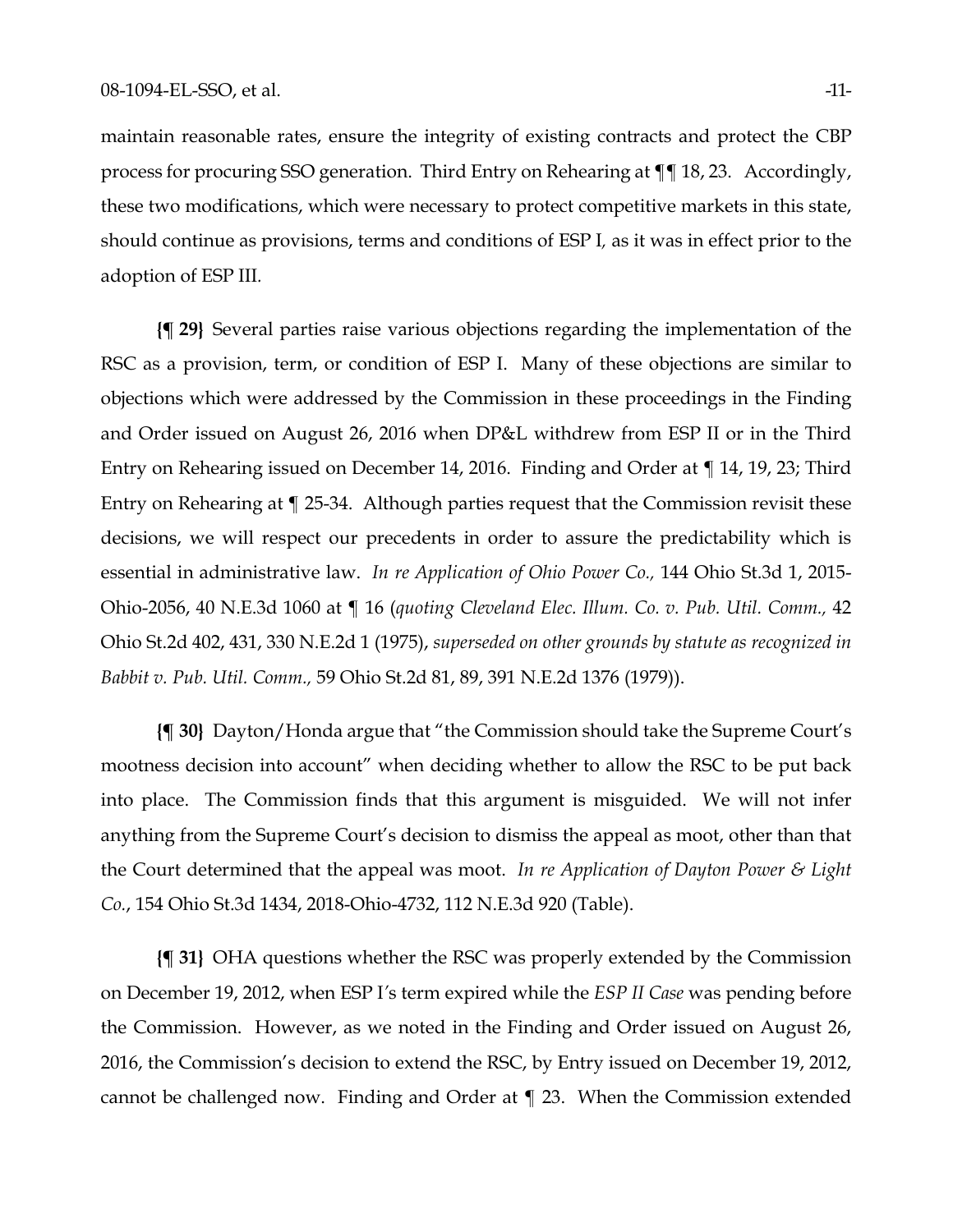ESP I, the Commission determined that the RSC was one of the provisions, terms and conditions of ESP I, and, as such, the RSC should continue with ESP I until a subsequent SSO is authorized. Entry (Dec. 19, 2012) at 3-4. On February 19, 2012, the Commission issued the first Entry on Rehearing in these proceedings, affirming our determination that the RSC is a provision, term, or condition of ESP I. Entry on Rehearing (Feb. 19, 2013) at 4- 6. No party, including OHA, appealed this ruling by the Commission. Thus, the Entry issued on December 19, 2012 is a final, non-appealable order of the Commission and any challenge to that Entry is untimely and barred by R.C. 4903.10.

**{¶ 32}** Further, we agree with DP&L that OHA's claim is barred by res judicata and collateral estoppel. Res judicata and collateral estoppel "operate to preclude the relitigation of a point of law or fact that was at issue in a former action between the same parties and was passed upon by a court of competent jurisdiction." *Ohio Power Co.,* 2015-Ohio-2056 at ¶ 20 (*quoting Consumers' Counsel v. Pub. Util. Comm.,* 16 Ohio St.3d 9, 10, 475 N.E.2d 782 (1985)). "Collateral estoppel may be applied in a civil action to bar the relitigation of an issue already determined by an administrative agency and left unchallenged if the administrative proceeding was judicial in nature and if the parties had an adequate opportunity to litigate their versions of the disputed facts and seek review of any adverse findings." Third Entry on Rehearing at ¶ 33 (*quoting Tedesco v. Glenbeigh Hosp. of Cleveland, Inc*. (Mar. 16, 1989), Cuyahoga App. No. 54899, 1989 WL 24908). "The doctrine of res judicata requires a plaintiff to present every ground for relief in the first action, or be forever barred from asserting it." *Grava v. Parkman Twp*., 73 Ohio St.3d 379, 382, 653 N.E.2d 226 (1995). *See also, O'Nesti v. DeBartolo Realty Corp*., 113 Ohio St.3d 59, 2007-Ohio-1102, 862 N.E.2d 803. Therefore, the Commission affirms our previous determination that OHA's argument is untimely and barred by the doctrines of res judicata (claim preclusion) and collateral estoppel (issue preclusion). Finding and Order (Aug. 26, 2016) at ¶ 23.

**{¶ 33}** With respect to the argument by OHA and Consumer Groups that the RSC is an unlawful transition charge, the Commission finds that these arguments are, at the very least, erroneous. The Consumer Groups cite to the Supreme Court of Ohio's decisions in *In*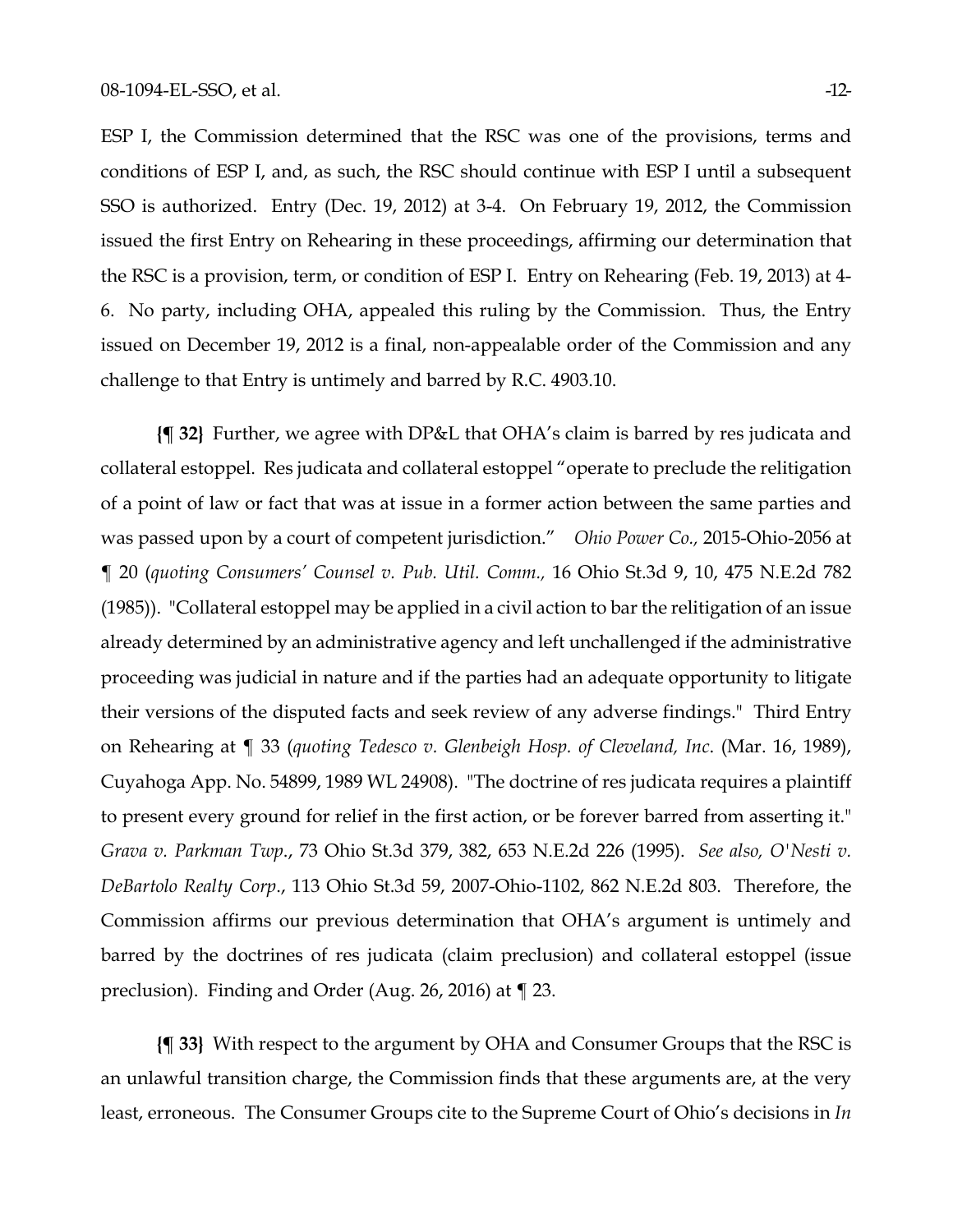*re Application of Columbus S. Power Co.,* 147 Ohio St.3d 439, 2016-Ohio-1608, 67 N.E.3d 734 and *In re Application of Dayton Power & Light Co.,* 147 Ohio St.3d 166, 2016-Ohio-3490, 62 N.E.3d 179. In *Columbus S. Power Co.,* the Supreme Court held that AEP Ohio's retail stability rider unlawfully allowed AEP Ohio to collect the equivalent of transition revenues in AEP Ohio's second ESP. *Columbus S. Power Co.* at ¶ 21-25, 38. However, Consumer Groups fail to distinguish, or even acknowledge, the later Supreme Court decision in which the Court held that the "notwithstanding" clause of R.C. 4928.143(B) allows an ESP to include items that R.C. Title 49 would otherwise prohibit, including the prohibition against the collection of transition revenues or any equivalent revenues contained in R.C. 4928.38. *In re Application of Ohio Power Co.,* 155 Ohio St.3d 326, 2018-Ohio-4698 at ¶¶ 17-19. Based upon this most recent Supreme Court of Ohio decision, we find that, because the RSC is a provision of ESP I, R.C. 4928.143(B) exempts the RSC from the prohibition against the collection of transition revenues or any equivalent revenues contained in R.C. 4928.38.

**{¶ 34}** In addition, consistent with our decision in the Third Entry on Rehearing, the Commission finds that claims that RSC is an unlawful transition charge are untimely and are barred by res judicata and collateral estoppel. *See* Third Entry on Rehearing at ¶¶ 32-33. After an evidentiary hearing, the Commission adopted the Stipulation filed in these cases by Opinion and Order issued on January 24, 2009. Opinion and Order (Jan. 24, 2009) at 4, 11, 12-13. The Stipulation adopted by the Commission provided for the extension of the RSC for the duration of ESP I. Opinion and Order at 5. However, no applications for rehearing were filed with respect to the Opinion and Order. Thus, any claim that the RSC is an unlawful transition charge is untimely and barred by R.C. 4903.10. Moreover, OHA, OMA, OCC and Kroger (as well as IEU-Ohio, Honda and Dayton) were signatory parties to the Stipulation approved by the Commission in these cases. Opinion and Order at 4. OHA and Consumer Groups had ample opportunity to oppose the RSC and to claim that the RSC was an unlawful transition charge but failed to raise this claim at that time. As previously noted by the Commission, "res judicata requires a plaintiff to present every ground for relief in the first action, or be forever barred from asserting it." *Grava v. Parkman Twp*., 73 Ohio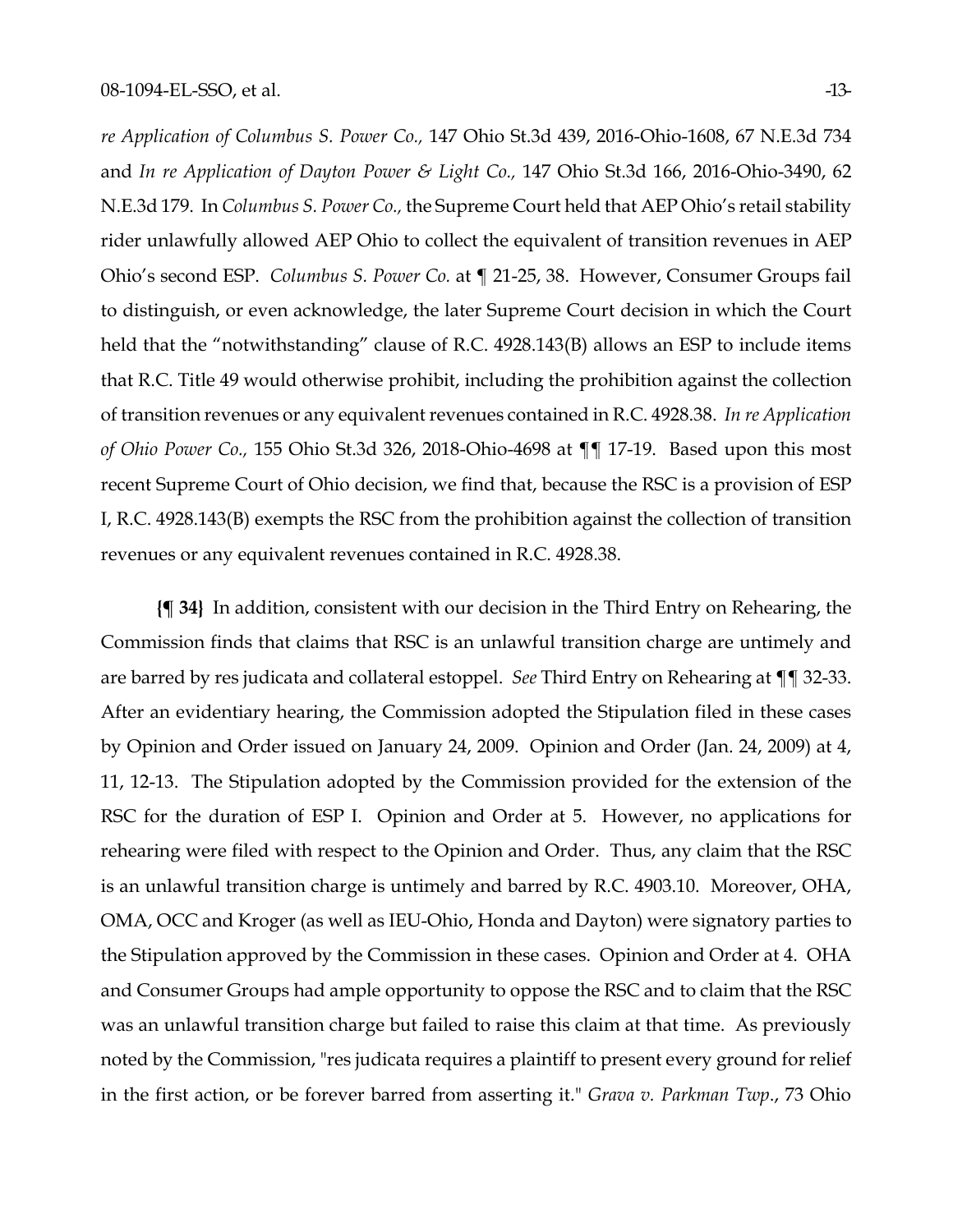St.3d 379, 382, 653 N.E.2d 226 (1995). Therefore, collateral estoppel and res judicata bar OHA and Consumer Groups from raising this claim now.

**{¶ 35}** We are not persuaded by Dayton/Honda's reliance on R.C. 4905.22 in support of their argument that the Commission should approve only those provisions, terms, and conditions that are lawful for inclusion in an ESP. As noted above, the "notwithstanding" clause in R.C. 4928.143(B) exempts provisions in an ESP from "any other provision of Title XLIX of the Revised Code to the contrary" (with certain limited exceptions which are not relevant here). R.C. 4928.143(B). Similarly, we find that signatory parties to the Stipulation in these cases cannot raise new facts or other issues to challenge the lawfulness of the provisions, terms, and conditions of ESP I. The Stipulation adopted by the Commission in these proceedings states, in no uncertain terms, "[t]his Stipulation contains the entire Agreement among the Signatory Parties, and embodies a complete settlement of all claims, defenses, issues and objects in these proceedings." Third Entry on Rehearing at ¶ 31 (quoting Stipulation (Feb. 24, 2009) at 17-18). The lawfulness of the provisions, terms, and conditions of ESP I was determined by the Commission in the Opinion and Order, which adopted the Stipulation among the parties in this case. This determination necessarily included a determination that the RSC was a reasonable charge. Opinion and Order at 5, 7-10. No party filed an application for rehearing with respect to the Opinion and Order; thus, the Opinion and Order is a final, non-appealable order of the Commission, and any new challenge to the Opinion and Order is barred by both the express language of the Stipulation and by R.C. 4903.10.

**{¶ 36}** However, we agree with parties who argued that ESP I did not include riders such as the DIR, the reconciliation rider, the decoupling rider, the RCR, and the uncollectible rider, and that these riders should not be continued with the withdrawal of ESP III. Each of these riders was created in the *ESP III Case.* DP&L has proposed the elimination of the reconciliation rider, and we agree, as the reconciliation rider was created in ESP III. Likewise, although DP&L has proposed to continue the decoupling rider and the RCR, these two riders were created in ESP III and should be eliminated.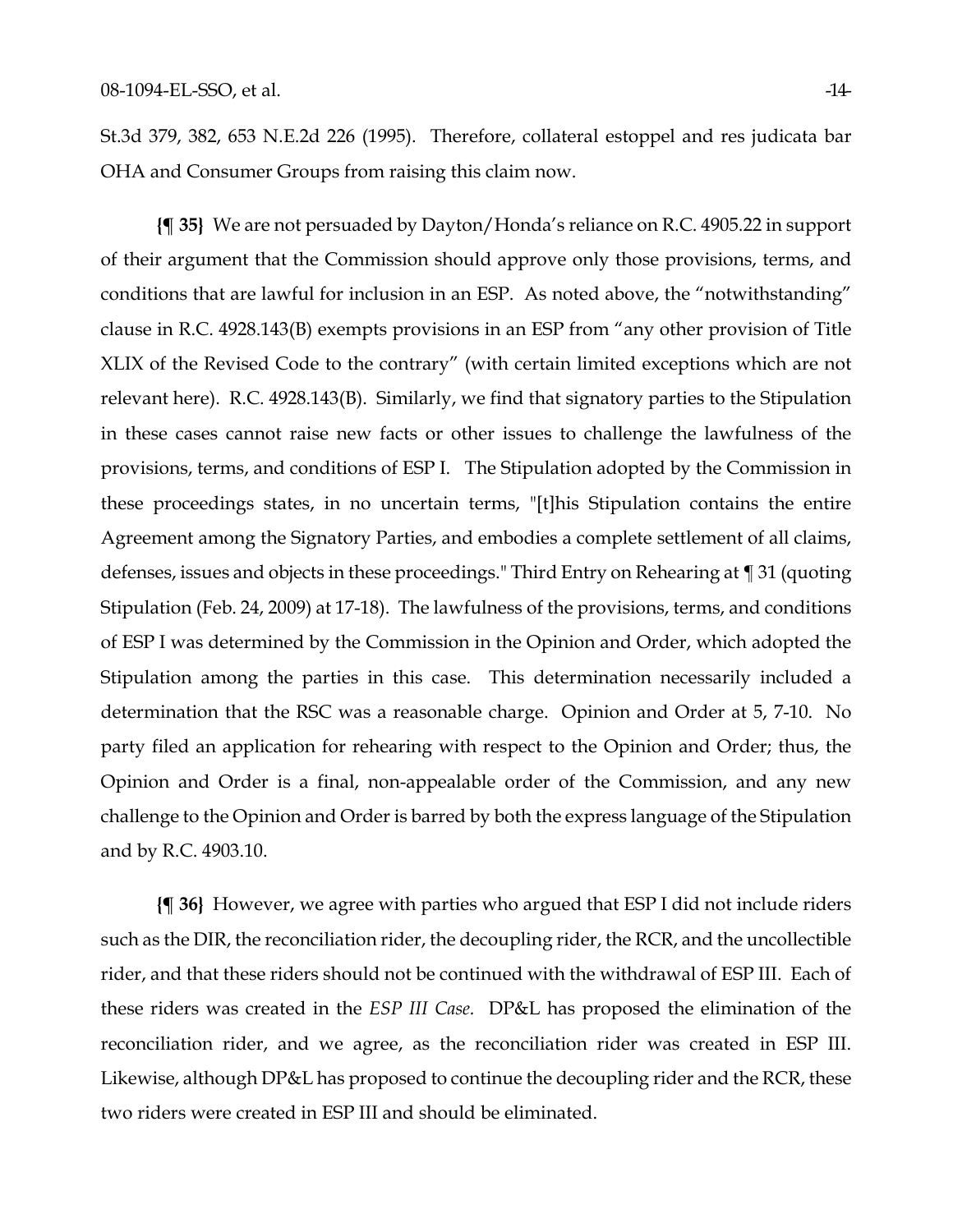**{¶ 37}** Further, DP&L has proposed to continue the DIR and uncollectible rider. We disagree. The DIR and the uncollectible rider were created in ESP III and should be eliminated. We acknowledge that the levels of the DIR and uncollectible rider were established in DP&L's most recent distribution rate case. *In re Dayton Power and Light Co.,* 15-1830-EL-AIR et al., Opinion and Order (Sep. 26, 2016) at ¶ 54. However, both the DIR and the uncollectible rider were created in ESP III and set to zero. Therefore, these two riders should be eliminated with the withdrawal of ESP III. Moreover, neither the DIR nor the uncollectible rider could be created in the distribution rate case. The DIR and uncollectible riders are rate adjustment clauses; and R.C. 4909.18 does not authorize the creation of rate adjustment clauses. Unless authorized by statute, rate adjustment clauses cannot be created in a distribution rate case. *Pike Natural Gas Co. v. Pub. Util. Comm.,* 68 Ohio St.2d 181, 183, 429 N.E.2d 444 (1981).

**{¶ 38}** Therefore, DP&L is directed to file new revised final tariffs, which remove the provisions for the decoupling rider, the RCR, the DIR, and the uncollectible rider.

**{¶ 39}** Nonetheless, the Commission notes that the Stipulation adopted in these cases contained placeholders permitting DP&L to seek approval of a storm cost recovery rider, as well as a transmission cost recovery rider, and a rider to recover regional transmission organization costs not recovered in the TCRR. Opinion and Order at 5-6. Therefore, the Commission finds that the storm cost recovery rider and the TCCR-N are authorized by ESP I, independent of ESP III, and should be continued. *See also,* Third Entry on Rehearing at ¶¶ 24, 26.

**{¶ 40}** We cannot accept RESA's recommendation to continue the competitive market enhancements contained in the amended stipulation filed in the *ESP III Case*. *ESP III Case*, Opinion and Order at ¶14. These competitive market enhancement are not independent of ESP III, and any obligation of DP&L, or any other party, to implement the competitive market enhancements is terminated with the withdrawal of ESP III. Likewise, we disagree with IEU-Ohio and Dayton/Honda that the economic development provisions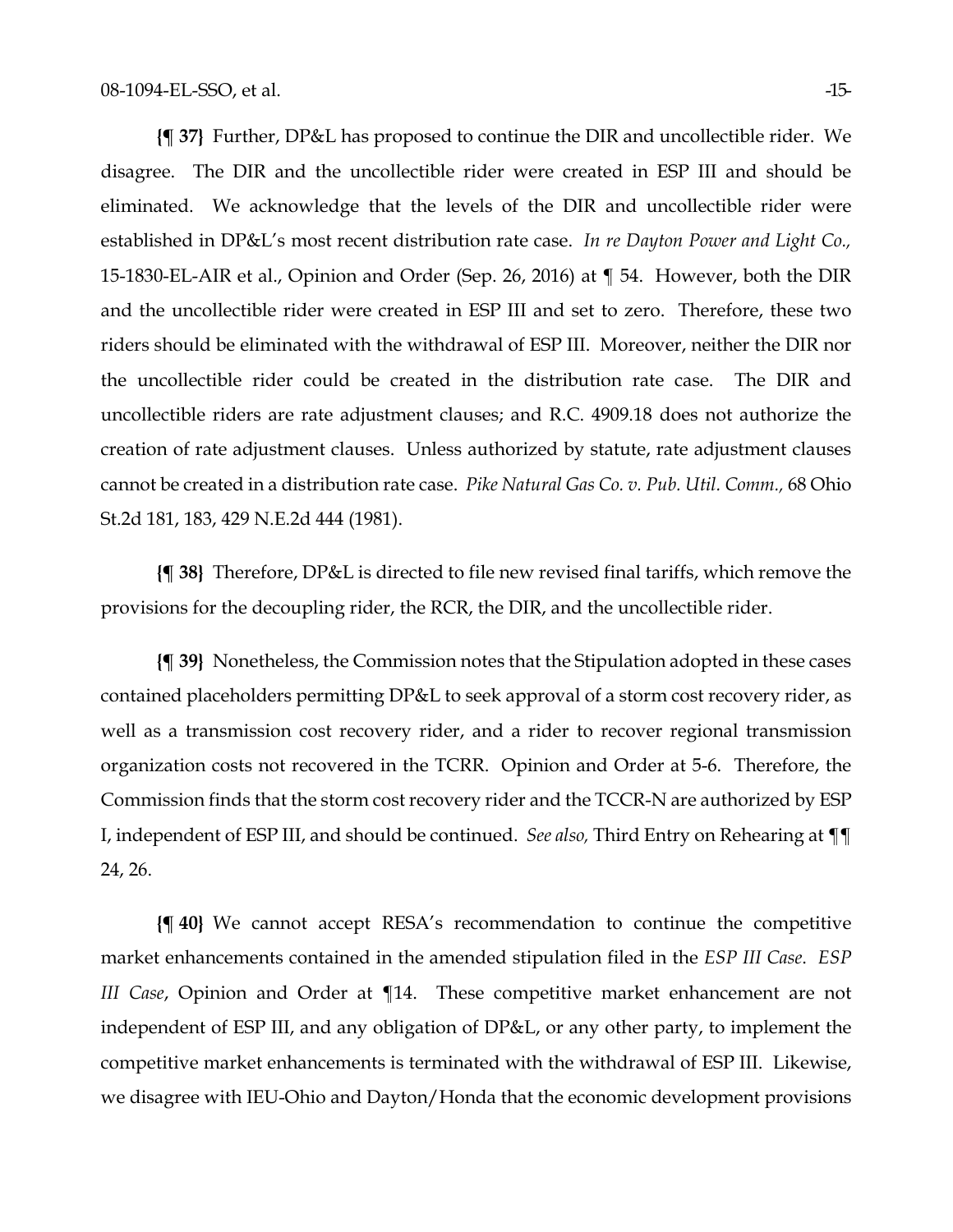of the amended stipulation filed in the *ESP III Case* should be continued. We are not persuaded that the RSC, as a POLR charge, is "an equivalent economic stability charge" pursuant to the amended stipulation. Opinion and Order at ¶ 14. Instead, the Commission finds that the economic development provisions contained in the amended stipulation are provisions of ESP III and should be terminated with the withdrawal of ESP III.

**{¶ 41}** We agree with the issue raised by Dayton/Honda that R.C. 4928.143(E) requires the Commission to periodically test an ESP if the term exceeds three years and that the term of ESP I has cumulatively exceeded the three years specified in the statute. Accordingly, we direct DP&L to open a docket, no later than April 1, 2020, in which the Commission will conduct both the ESP v. MRO Test and the prospective significantly excessive earnings test specified in R.C. 4928.143(E).

**{¶ 42}** For the foregoing reasons, the Commission finds that DP&L's proposed revised tariffs, subject to the modifications described above, do not appear to be unjust or unreasonable, are consistent with R.C. 4928.143(C)(2), and should be approved. Further, the Commission finds that no hearing is necessary at this time.

#### **V. ORDER**

**{¶ 43}** It is, therefore,

**{¶ 44}** ORDERED, That DP&L's revised tariffs be approved, subject to the modifications directed by this Second Finding and Order. It is, further,

**{¶ 45}** ORDERED, That DP&L file, in final form, two complete copies of revised final tariffs, consistent with this Second Finding and Order. DP&L shall file one copy in its TRF docket and one copy in each of the above-captioned case dockets. It is, further,

**{¶ 46}** ORDERED, That the revised final tariffs shall be effective upon filing, subject to final review by the Commission. It is, further,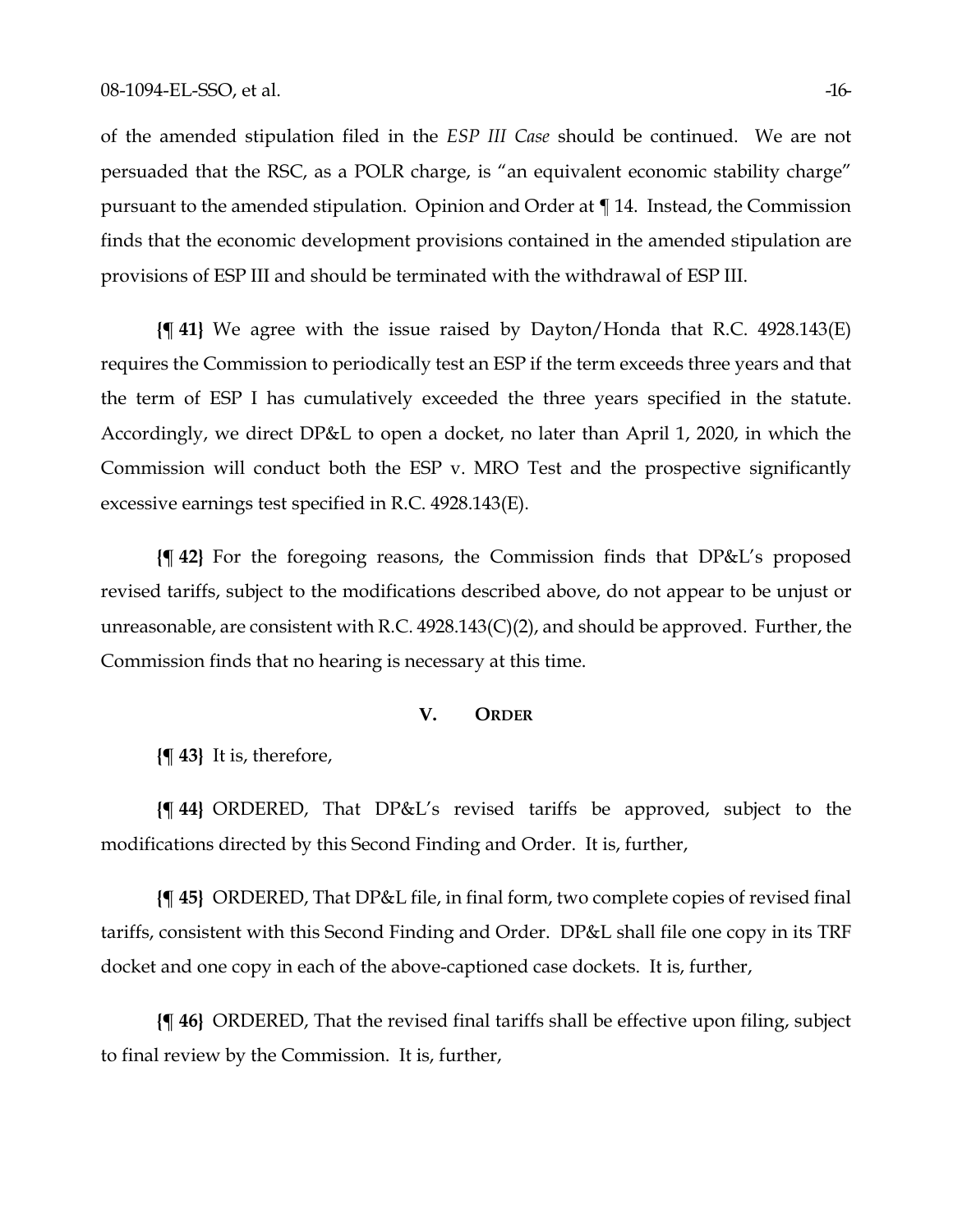**{¶ 47}** ORDERED, That DP&L shall notify all affected customers via a bill message or via a bill insert within 30 days of the effective date of the tariffs. A copy of the customer notice shall be submitted to the Commission's Service Monitoring and Enforcement Department, Reliability and Service Analysis Division, at least 10 days prior to its distribution to customers. It is, further,

**{¶ 48}** ORDERED, That a copy of this Second Finding and Order be served upon each party of record.

COMMISSIONERS: *Approving:*  M. Beth Trombold Daniel R. Conway Dennis P. Deters *Recusal*: Sam Randazzo, Chairman Lawrence K. Friedeman

GAP/hac